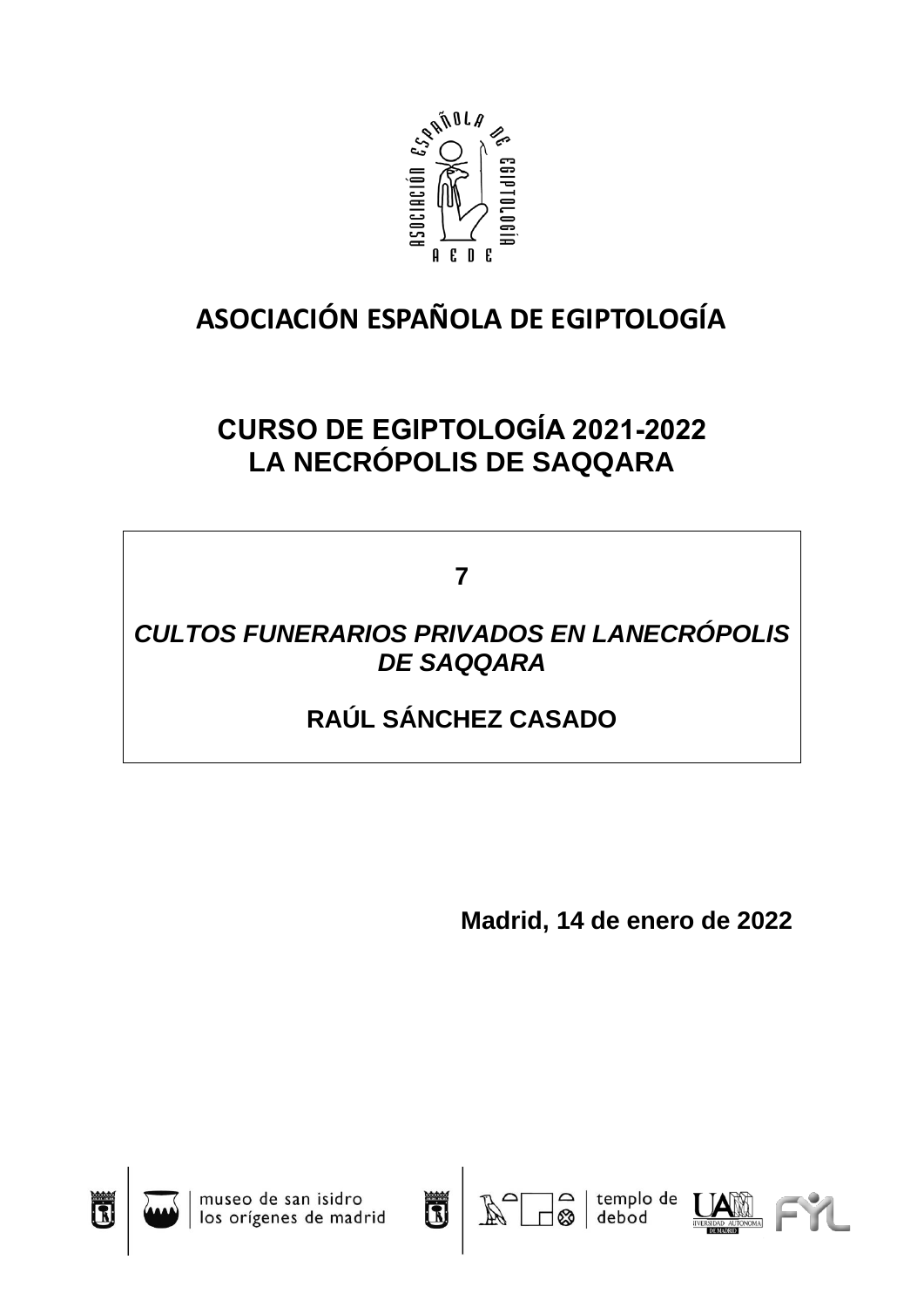#### **CULTOS FUNERARIOS PRIVADOS EN LA NECRÓPOLIS DE SAQQARA RAÚL SÁNCHEZ CASADO**

#### **Esquema de la conferencia**:

- **Introducción**
- Consideraciones previas
	- o Fuentes de estudio
	- o Condicionantes del estudio de la iconografía del Reino Antiguo
	- $\circ$  El *pr* (*n*) dt
- El sistema de *phylai* y el funcionamiento del culto
- Las disposiciones funerarias
- La estructura y jerarquía del culto
- La designación de los oficiantes y los sistemas de herencia
- La pureza ritual
- El culto funerario a través de la iconografía
	- o Las procesiones de oferentes
	- o Los rituales ante el altar y el menú funerario
- Los puntos focales del culto: puerta falsa, estatua y serdab.

#### **Bibliografía:**

#### *Reino Antiguo en general***:**

- Aldred, C., *Egypt to the End of the Old Kingdom*, Londres, 1965.
- Andreu, G., *Egypt in the Age of the Pyramids*, Ithaca, 1997.
- Barta, M., *Journey to the West. The world of the Old Kingdom tombs in Ancient Egypt*, Praga, 2011.
- Hart, G., *Pharaohs and Pyramids. A Guide through Old Kingdom Egypt*, Londres, 1991.
- Kemp, B. J., "From Old Kingdom to Second Intermediate Period", en Triger, B. G. (ed.), *Ancient Egypt: a social history*, Cambridge, 1983.
- Malek, J., "The Old Kingdom (c.2686-2160)", en Shaw, I. (ed.), *The Oxford History of Ancient Egypt*, Oxford, 2000.
- Malek, J., *In the shadow of the pyramids: Egypt during the Old Kingdom*, Londres, 1986.
- Metropolitan Museum of Art, *Egyptian art in the age of the pyramids*, Nueva York, 1999.

#### *Fuentes y literatura:*

- Allen, J. P., *The ancient Egyptian pyramid texts*, Atlanta, 2015.
- Goedicke, H., *Die privaten Rechtsinschriftenaus dem Alten Reich*, Beihefte zur wiener Zeitschrift für die Kunde des Morgenlande 5, Viena, 1970.
- Lichtheim, M., *Ancient Egyptian Literature, vol. 1: The Old and Middle Kingdoms*, Berkeley, 1973.
- Roccati, A*., La literature historique sous l'Ancien Empire égyptien*, París, 1982.
- Sethe, K., *Urkunden des Alten Reichs*, Urkunden des ägyptischen Altertums, vol. 1, Leipzig, 1933.
- Strudwick, N., *Texts from the Pyramid Age*, Atlanta, 2005.

#### *Religión:*

- Allam, S., "Le *Hm-kA* était-il exclusivement prêtre funéraire?", *RdÉ* 36 (1985), pp. 1-15.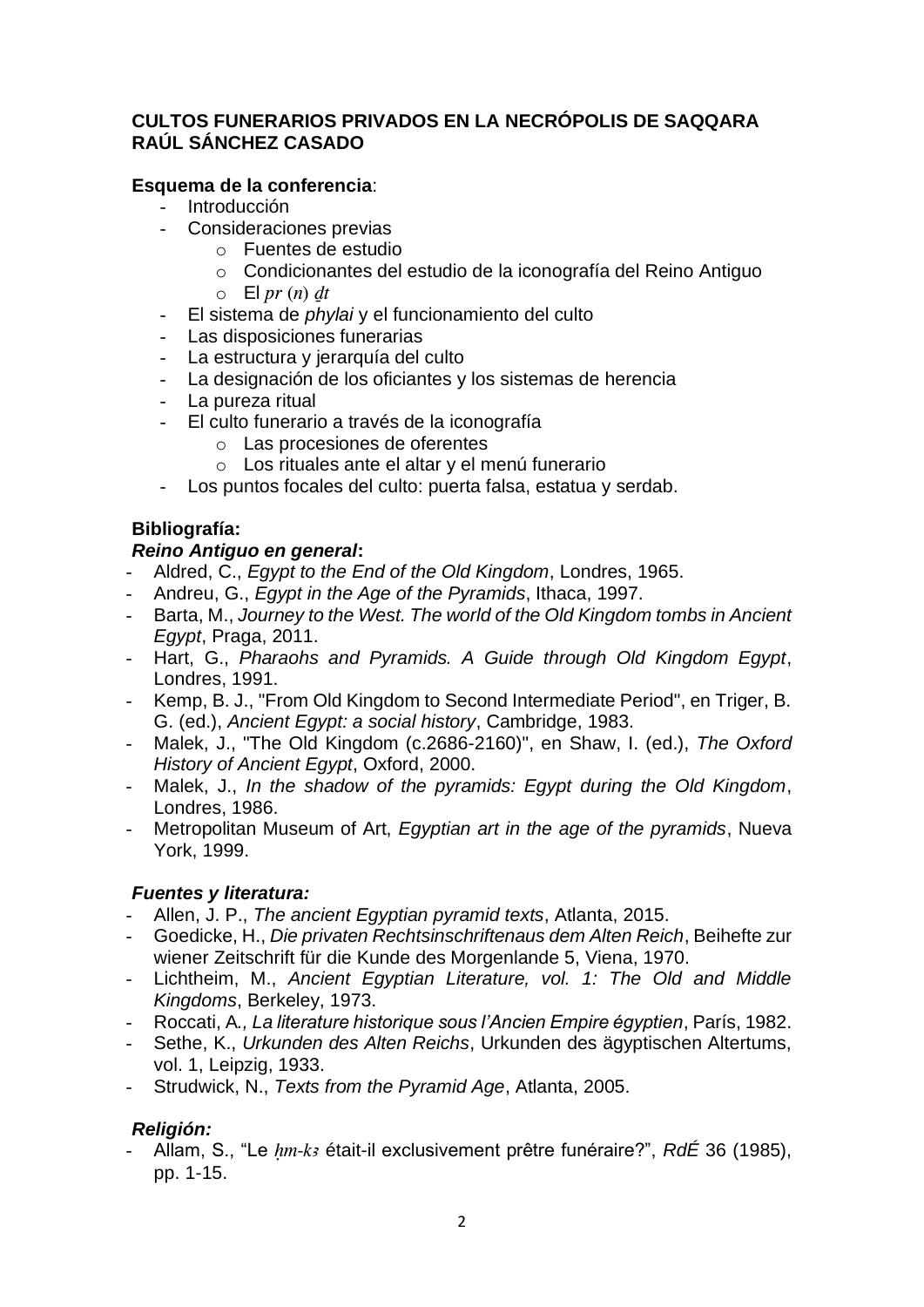- Altenmüller, H., *Grab und Totenreich der alten Ägypter*, Wegweiser zur Völkerkunde, Hamburgo, 1976.
- Assmann, J., *Death and salvation in ancient Egypt*, Ithaca, 2005.
- Assmann, J., *Maat, l'Egypte pharaonique et l'idée de justice sociale*, París, 1990.
- Badawy, A., "La stèle funéraire sous l'Ancien Empire: son origine et son fonctionnement", *ASAE* 48 (1948), pp. 213-243.
- Badawy, A., "The Spiritualization of Kagemni", *ZÄS* 108 (1981), pp. 85-93.
- Bickel, S., *La cosmogonie égyptienne avant le Nouvel Empire*, Friburgo y Gotinga, 1994.
- Bolshakov, A., "The Old Kingdom Representations of the Funeral Procession", *GM* 121 (1991), pp. 31-54.
- Bolshakov, A., *Man and his double in Egyptian ideology of the Old Kingdom*, Ägypten und Altes Testament 37, Wiesbaden, 1997.
- Forshaw, R., *The Role of the Lector in Ancient Egyptian Society*, Archaeopress Egyptology 5, Oxford, 2014.
- Goyon, J. C., *Rituels funéraires de l'Ancienne Egypte*, Paris, 1972.
- Harrington, N., *Living with the dead: ancestor worship and mortuary ritual in ancient Egypt*, Oxford, 2012.
- Ikram, S., *Death and Burial in Ancient Egypt*, Londres, 2003.
- Quirke, S., *Ra, el dios del Sol*, Madrid, 2003.
- Morales Rondán, A. J., "El ritual funerario en el Reino Antiguo: los oficiantes", *Aula Orientalis* 20 (2002), pp. 123-146.
- Sánchez Casado, R., *El servidor del ka en el Reino Antiguo: funciones y espacios de actuación*, BAR international series 2997, Oxford, 2020.
- Sauneron, S., *Les prêtres de l'ancienne Egypte*, París, 1957.
- Shirai, Y., "Royal funerary cults during the Old Kingdom", en K. Piquette y S. Love (eds.), *Current Research in Egyptology 2003: proceedings of the fourth annual symposium which took place at the Institute of Archaeology, University College London, 18-19 January 2003*, Oxford, 2005, pp. 149-162.
- Teeter, E., *Religion and ritual in ancient Egypt*, Cambridge, 2011.
- Wilson, J., "Funerary services of the Egyptian Old Kingdom", *JEA* 3 (1944), pp. 201-218.

#### *Arte e iconografía y su interpretación:*

- Badawy, A., "The ideology of the Superstructure of the Mastaba-tomb in Egypt", *JNES* 15 (1956), pp. 180-183.
- Baines, J., "Visual, written, decorum", en J. Baines, *Visual and written culture in ancient Egypt*, Oxford, 2007, pp. 3-30.
- Baines, J., "On the Status and Purposes of Ancient Egyptian Art", CAJ 4.1 (1994), pp. 67-94.
- Baines, J., "Restricted knowledge, hierarchy and decorum: modern perceptions and ancient institutions", *JARCE* 27 (1990), pp. 1-23.
- Binder, S., "The tomb owner fishing and fowling", en L. Donovan y K. McCorquodale (eds.), *Egyptian art: principles and themes in wall scences*, Prism Archaeological Series 6, Guiza, 2000, pp. 111-128.
- Blackman, A. M., "The significance of Incense and Libations in Funerary and Temple Ritual", *ZÄS* 50 (1912), pp. 69-75.
- Donnant, S. y Moreno García, J. C., "Intégration du mort dans la vie sociale égyptienne à la fin du troisième millénaire av. J.-C", en A. Mouton y J. Patrier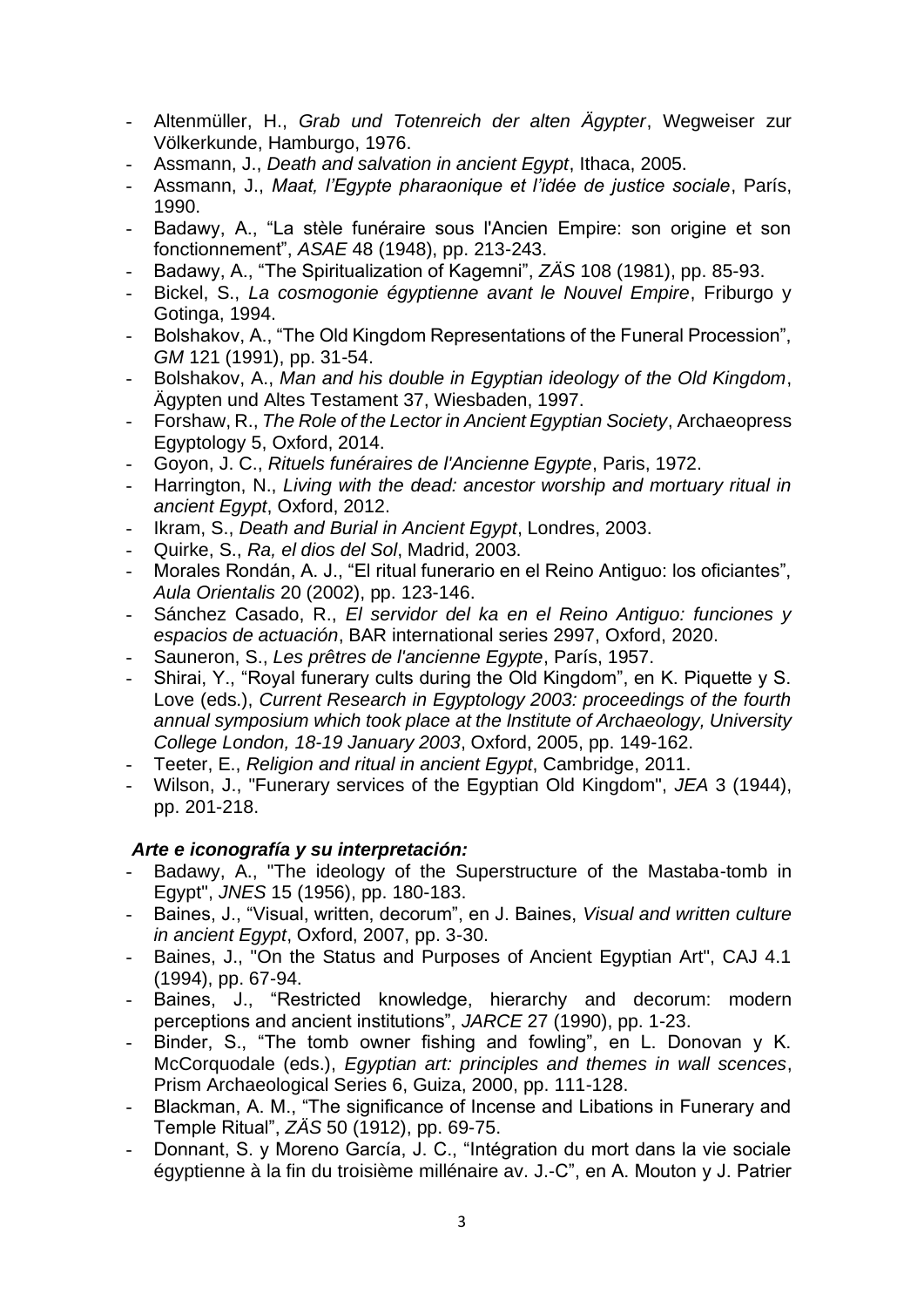(eds.), *Life, death and coming of age in antiquity: individual rites of passage in the ancient Near East and adjacent regions*, Uitgaven van het Nederlands Instituut voor het Nabije Oosten te Leiden 124, Leiden, 2014, pp. 179-207.

- Eaton-Krauss, M., *The representations of Statuary in Private Tombs of the Egyptian Old Kingdom*, Weisbaden, 1984.
- Feucht, E., "Fishing and fowling with the spear and the throw-stick reconsidered", en U. Luft (ed.), *The intellectual heritage of Egypt: studies presented to László Kákosy by friends and colleagues on the occasion of his 60th birthday*, Studia Aegyptiaca 14, Budapest, 1992, pp. 157-169.
- Fitzenreiter, M., *Statue und Kult: Eine Studie der funerären Praxis an nichtköniglichen Grabanlagen der Residenz im Alten Reich*, IBAES 3, Berlín, 2001.
- Grimal, N., *Les Critères de datation stylistiques à lÁncien Empire*, El Cairo, 1998.
- Harpur, Y., *Decoration in Egyptian Tombs of the Old Kingdom: Studies in Orientation and Scene Content*, Londres, 1987.
- Ikram, S., *Choice cuts: Meat production in Ancient Egypt*, OLA 69, Lovaina, 1995.
- Kanawaty, N. y Woods, A.. A*rtists in the Old Kingdom. Techniques and Achivements*, El Cairo, 2009.
- Kanawati, N., "The Living and the Dead in Old Kingdom Tomb Scenes", *SAK* 9, pp. 213-225.
- Klebs, L., *Die Reliefs des alten Reiches (2980-2475 v. Chr.).* Material zur ägyptischen Kulturgeschichte, Heidelberg, 1915.
- Laboury, D., "Portrait versus Ideal Image", en W. Wendrich (ed.), *UCLA Encyclopedia of Egyptology*, Los Angeles, 2010.
- Livingstone-Thomas, J., "The Old Kingsom market-place scenes revised", en M. Barta, F. Coppens y J. Krejčí, *Abusir and Saqqara in the year 2010*, Praga, 2011, pp. 551-569.
- McFarlane, A. y Mourad, A-L., *Behind the Scenes. Daily life in Old Kingdom Egypt*, Oxford, 2012.
- Montet, P., *Les scènes de la vie privée das les tombeaux égyptiens de l'Ancien Empire*, Estrasburgo, 1925.
- Moreno García, J. C., "La gestion sociale de la mémoire dans l'égypte du IIIe millénaire: Les tombes des particuliers, entre emploi privét et idéologie publique", en M. Fitzenreiter y M. Herb (eds.), *Dekorierte Grabanlagen im Alten Reich. Methodik und Interpretation*, IBAES 6, Londres, 2006, pp. 215- 242.
- O'Neill, B., *Setting the scene: the deceased and regenerative cult within offering table imagery of the Egyptian Old to Middle Kingdoms (c. 2686 - c. 1650 BC)*, Oxford, 2015.
- Roth, A. M., "The social aspects of death", en D'Auria, S., Lacovara, P. y Roehrig C. H. (eds.), *Mummies and Magic: The funerary Arts of Ancient Egypt*, Boston, 1988, pp. 52-59.
- Roth, A. M., "Multiple meanings in carrying chair scenes", en M. Fitzenreiter y M. Herb (eds.), *Dekorierte Grabanlagen im Alten Reich: Methodik und Interpretation*, IBAES 6, Londres, 2006, pp. 243-253.
- Schäfer, H., "Darestellung einer Beisetzung im Alten Reich", *ZÄS* 41 (1904), pp. 65-67.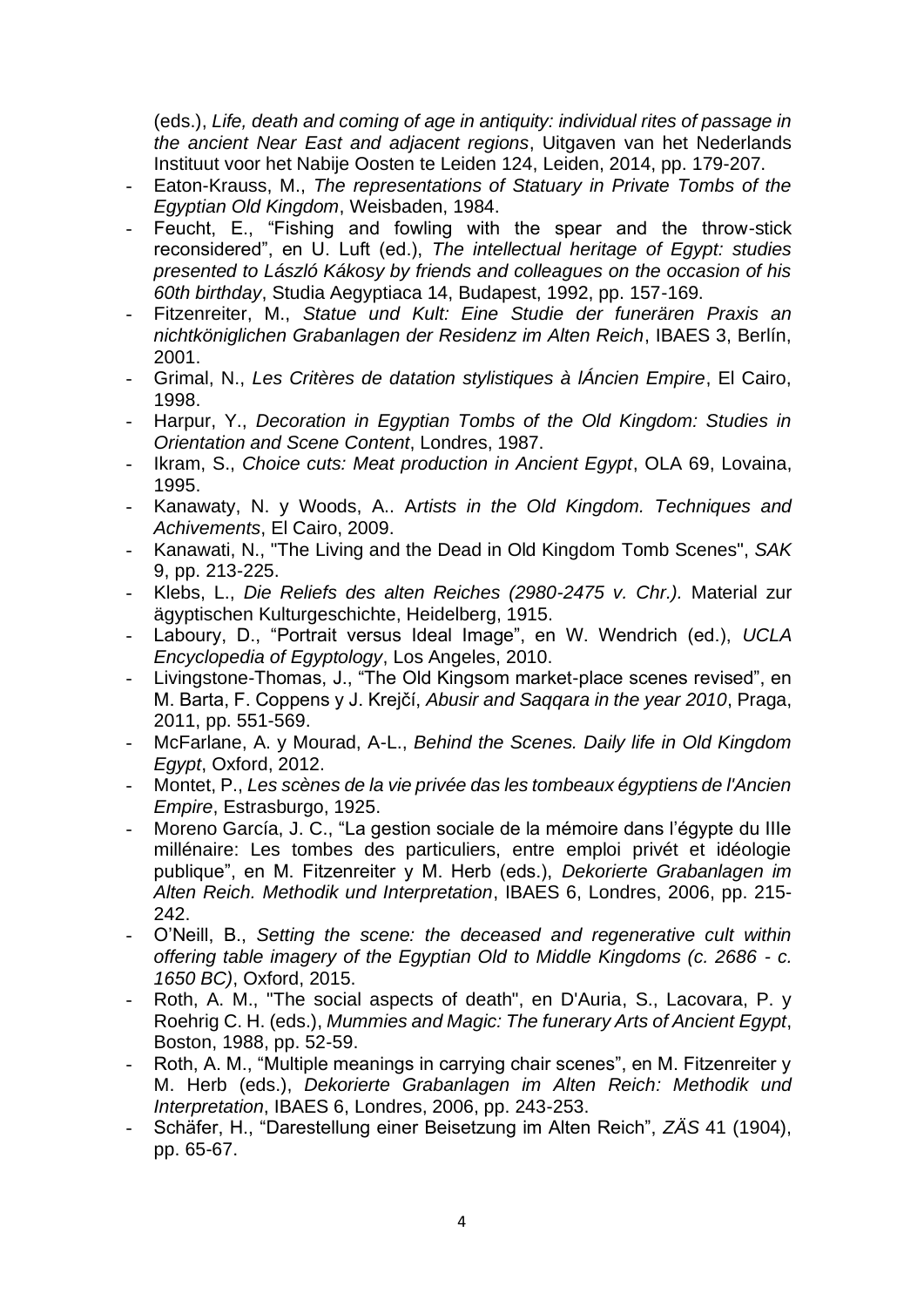- Smith, W. S., *A History of Egyptian Sculpture and Painting in the Old Kingdom*, Boston, 1949.
- Staring, N., "Iconographic programme and tomb architecture: a focus on desert-related themes", en V. Gashe y J. Finch (eds.), *Current research in Egyptology 2008. Proceedings of the ninth annual symposium which took place at the KNH centre for biomedical Egyptology, University of Manchester, January 2008*, Oxford, 2008, pp. 129-138.
- Thompsom, J. S., *Iconography of the Memphite Priesthood,* tesis doctoral, Universidad de Pensilvania, Pensilvania, 2014.
- Van Walsen, R., *The Iconography of the Old Kingdom Elite Tombs*, Lovaina, 2005.
- Van Walsen, R., "Sense and Sensibility. On the Analysis and Interpretation of the Iconography Programmes of Four Old Kingdom Tombs", en M. Fitzenreiter y M. Herb (eds.), *Dekorierte Grabanlagen im Alten Reich: Methodik und Interpretation*, IBAES 6, Londres, 2006, pp. 277-332.
- Verma, S., *Cultual Expression in the Old Kingdom Elite Tomb*, Archaeopress Egyptology 1, Oxford, 2014.
- Vischak, D., "Agency in Old Kingdom elite tomb programs: traditions, locations, and variable meanings", en M. Fitzenreiter y M. Herb (eds.), *Dekorierte Grabanlagen im Alten Reich: Methodik und Interpretation*, IBAES 6, Londres, 2006, pp. 255-276.
- Wilkinson, R. H., *Reading Egyptian Art. A Hieroglyphic Guide to Ancient Egyptian Painting and Sculpture*, Londres, 1992.